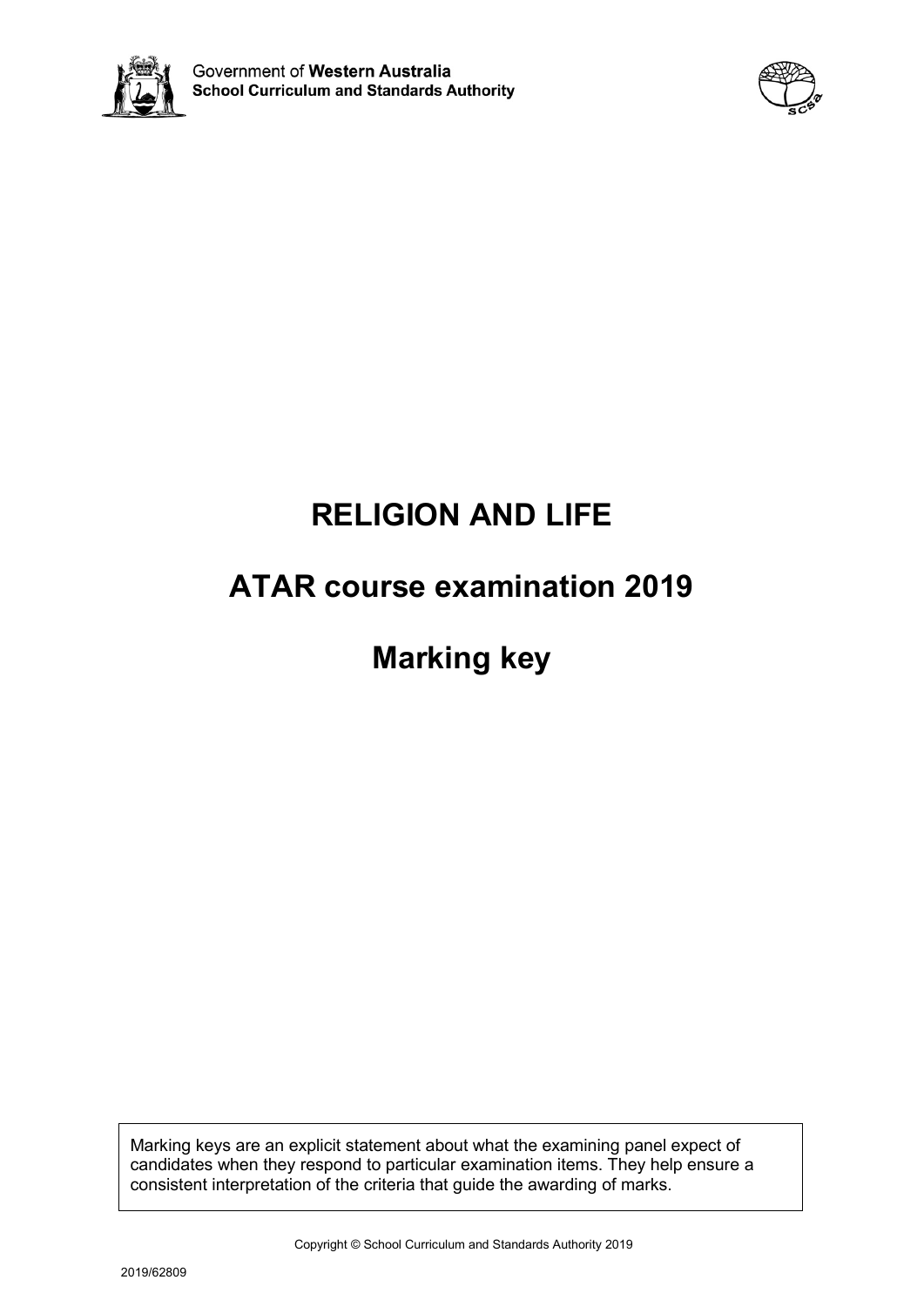### **RELIGION AND LIFE 2 MARKING KEY**

**Section One: Source analysis 40% (55 Marks)**

### **Question 1 (20 marks)**

(a) Identify the purpose of Source 1. (1 mark)

| <b>Description</b>                                                                                                                                                                                                                                                                       | <b>Marks</b> |
|------------------------------------------------------------------------------------------------------------------------------------------------------------------------------------------------------------------------------------------------------------------------------------------|--------------|
| Identifies the purpose of Source 1                                                                                                                                                                                                                                                       |              |
| Total                                                                                                                                                                                                                                                                                    |              |
| Answers could include:                                                                                                                                                                                                                                                                   |              |
| to indicate what prompts different generations to think about spiritual, religious or<br>metaphysical things<br>to indicate that people are still prompted to reflect on spiritual/religious matters<br>$\bullet$<br>to indicate which factors trigger spiritual reflection<br>$\bullet$ |              |
| to indicate that different generations have different triggers to reflect on spiritual/<br>$\bullet$                                                                                                                                                                                     |              |
| religious matters<br>to indicate that different generations have similar triggers to reflect on<br>$\bullet$                                                                                                                                                                             |              |

- spiritual/religious matters.
- (b) Identify **two** differences shown across the different generations represented in Source 1. (2 marks)

| <b>Description</b>                               |                 | Marks |
|--------------------------------------------------|-----------------|-------|
| For each of two differences (1 mark each)        |                 |       |
| Identifies a difference between the generations  |                 |       |
|                                                  | <b>Subtotal</b> |       |
|                                                  | <b>Total</b>    | כי    |
| Answers could include:                           |                 |       |
| 'social media' is only a prompt for Generation Z |                 |       |

- 'a death in the family' is not a prompt to contemplate spirituality or religious views for Generations Z and Y
- 'global and national issues' are not prompts for Generation Z
- whilst conversation with people is a common event for all generations, it is less significant for Generation X and Baby Boomers.
- (c) Draw **two** significant conclusions from Source 1. (4 marks)

| <b>Description</b>                                       | <b>Marks</b> |
|----------------------------------------------------------|--------------|
| For each of two conclusions (2 marks each)               |              |
| Draws a valid significant conclusion based on the source |              |
| Provides a general observation based on the source       |              |
| <b>Subtotal</b>                                          |              |
| Total                                                    |              |

Answers could include:

- that no matter what age or generation, all people have common triggers for thinking about spiritual/religious views. For example, 'conversations with people', 'a major life crisis and 'reading a book or article'
- that different generations have some similar triggers for thinking about spiritual/religious views. However, these are affected by the time in which they live, for example, the younger generation are influenced by social media.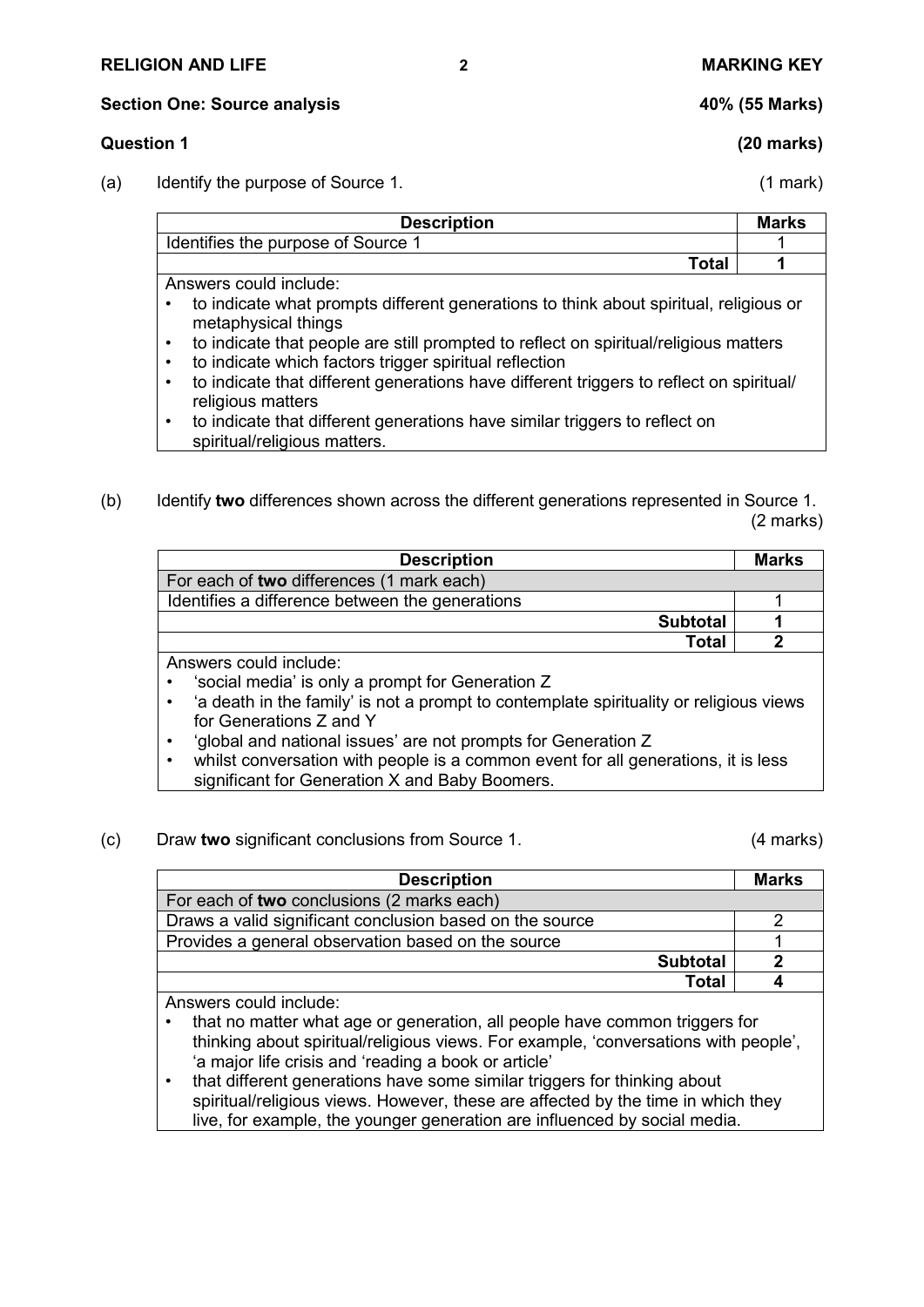### (d) (i) Construct a research question to guide this investigation. (1 mark)

| <b>Description</b>                                                                                                                                                                                                                                                          | <b>Marks</b> |
|-----------------------------------------------------------------------------------------------------------------------------------------------------------------------------------------------------------------------------------------------------------------------------|--------------|
| Constructs a valid research question to guide the investigation,<br>which is objective and refers to the focus of research                                                                                                                                                  |              |
| Total                                                                                                                                                                                                                                                                       |              |
| Answers could include:<br>Why does spirituality remain a strong aspect of people's lives?<br>$\bullet$<br>Irrespective of age, are spiritual matters triggered by similar events?<br>$\bullet$<br>De elder generations have mere prempts for contemplating spiritual and/or |              |

- Do older generations have more prompts for contemplating spiritual and/or religious matters than younger generations?
- (ii) Outline **two** different ways in which the researcher might gather data for this investigation. (4 marks)

| <b>Description</b>                                                                | <b>Marks</b> |
|-----------------------------------------------------------------------------------|--------------|
| For each of two ways (2 marks each)                                               |              |
| Outlines a way in which a researcher might gather data for the<br>investigation   |              |
| Identifies a way in which a researcher might gather data for the<br>investigation |              |
| <b>Subtotal</b>                                                                   |              |
| Total                                                                             |              |

Answers could include:

- survey/questionnaires can be used to measure information from a large population of religious and non-religious people in an efficient way, via web, email, phone, mail or in person
- focus groups can be used to bring together a homogeneous group of participants to discuss opinions and insights about religious and spiritual prompts
- interviews can be used to discuss religious/spiritual prompts between a researcher and interviewee, in a private one-on-one way.
- (iii) Describe the importance of ethical data collection for research investigations on<br>spirituality and religion. spirituality and religion.

| <b>Description</b>                                                                                                                                                                                                                                                                                                                                                                                                                                                                                                                          | <b>Marks</b> |
|---------------------------------------------------------------------------------------------------------------------------------------------------------------------------------------------------------------------------------------------------------------------------------------------------------------------------------------------------------------------------------------------------------------------------------------------------------------------------------------------------------------------------------------------|--------------|
| Describes the importance of ethical data collection for research<br>investigations on spirituality and religion                                                                                                                                                                                                                                                                                                                                                                                                                             | 3            |
| Outlines the importance of ethical data collection for research<br>investigations                                                                                                                                                                                                                                                                                                                                                                                                                                                           | 2            |
| Provides general comments about ethical data collection                                                                                                                                                                                                                                                                                                                                                                                                                                                                                     |              |
| <b>Total</b>                                                                                                                                                                                                                                                                                                                                                                                                                                                                                                                                | 3            |
| Answers could include:<br>the nature of research investigations on spirituality and religion are deeply<br>personal, therefore ethical data collection is dependent on several<br>standards being practised<br>ethical collection of data is required to protect the integrity of the<br>$\bullet$<br>participants. The participants need to feel confident in the confidentiality of<br>their responses in order to divulge their deeply held personal beliefs<br>ethical data collection is important to ensure all conclusions drawn are |              |

- ethical data collection is important to ensure all conclusions drawn are legitimate and reflective of the conducted research. Researchers need to consider all religious views and ensure there are no biased views on the researchers' behalf
- respect for personal opinion and cultural sensitivities will ensure honest answers are provided and are helpful to the investigation.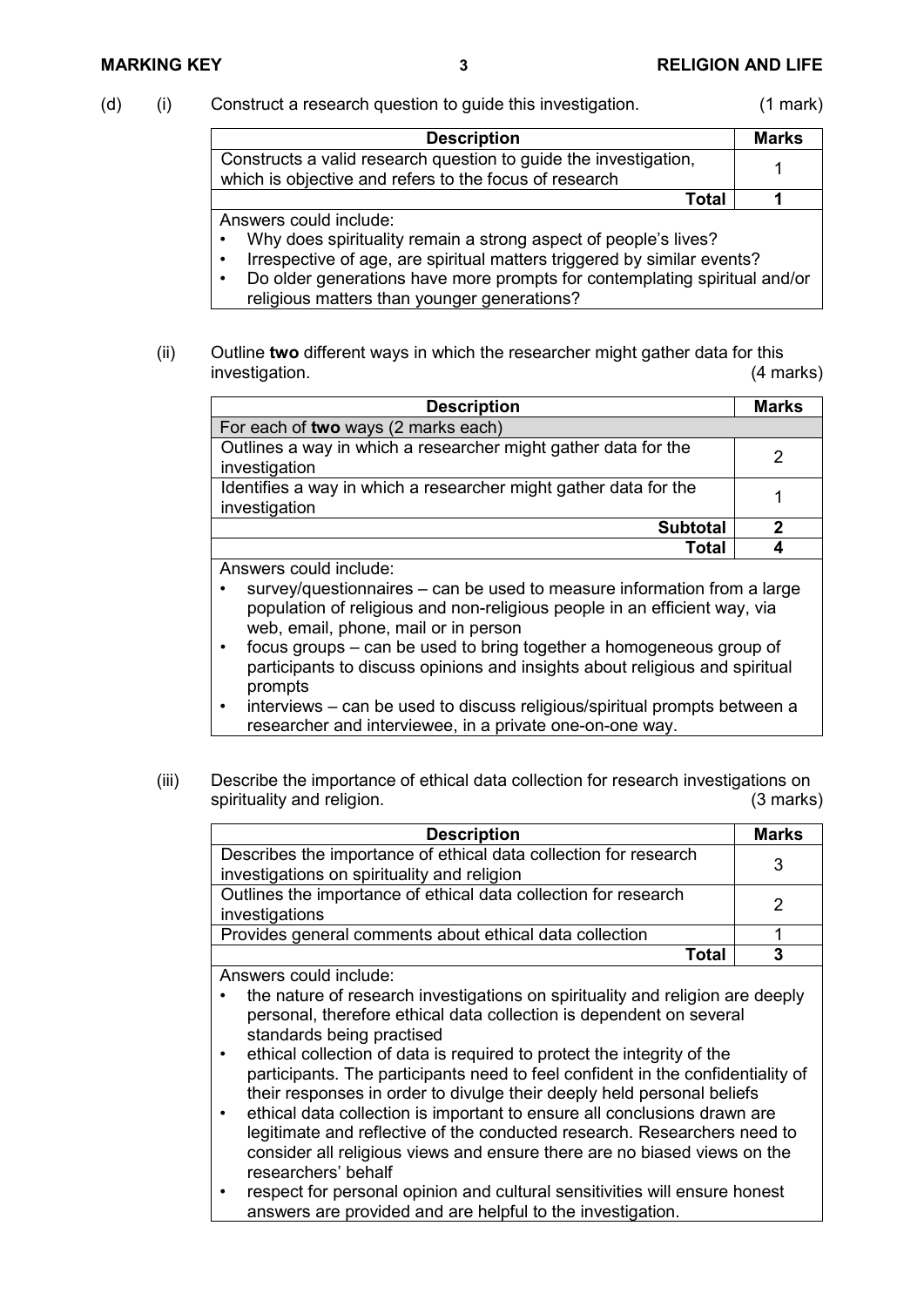# **RELIGION AND LIFE 4 MARKING KEY**

## **Question 1** (continued)

(e) Evaluate the reliability of Source 1. Use evidence from the source to support your<br>response. (5 marks) response. (5 marks)

| <b>Description</b>                                                                  | <b>Marks</b> |
|-------------------------------------------------------------------------------------|--------------|
| Evaluates the reliability of Source 1 using detailed relevant evidence from         | 5            |
| the source to support the evaluation                                                |              |
| Explains the reliability of Source 1 using relevant evidence from the               |              |
| source to support the explanation                                                   |              |
| Describes the reliability of Source 1 using some evidence from the source           | 3            |
| Outlines the reliability of Source 1                                                | 2            |
| Comments on the reliability of Source 1                                             |              |
| Total                                                                               | 5            |
| Answers could include:                                                              |              |
| the data cannot be considered reliable as there is no information on the study that |              |

- produced the data. Missing information includes:
- indication of numbers of participants
- information on the method of data collection
- time frame in which the research took place<br>◦ information on who conducted or sponsored
- information on who conducted or sponsored the research.
- the data could be considered reliable as:
	- a range of ages is included
	- a range of events is considered
	- the graph is clearly labelled
	- percentages have been used, so comparisons can be made.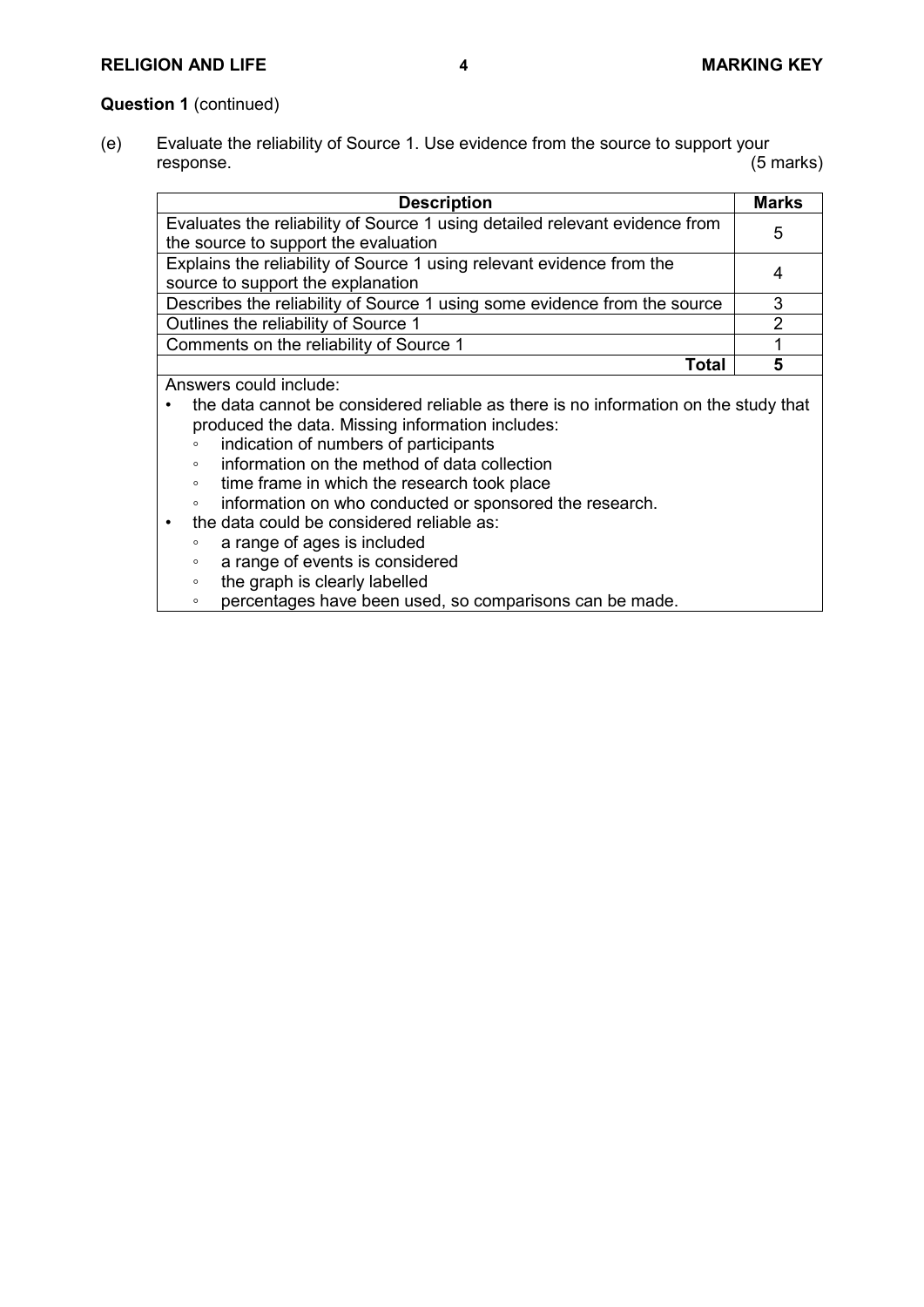# **Question 2 (13 marks)**

(a) Discuss, with reference to the sources, why the issue of environmental sustainability causes tension and/or conflict in society. (5 marks)

| <b>Description</b>                                                                                                                                | <b>Marks</b> |
|---------------------------------------------------------------------------------------------------------------------------------------------------|--------------|
| Discusses, with reference to the sources, why the issue of environmental<br>sustainability causes tension and/or conflict in society              | 5            |
| Describes, with reference to the sources, some reasons why the issue of<br>environmental sustainability causes tension and/or conflict in society |              |
| Outlines some reasons why the issue of environmental sustainability<br>causes tension and/or conflict in society, with reference to the sources   |              |
| Identifies a reason why the issue of environmental sustainability causes<br>tension and/or conflict in society                                    |              |
| Makes general comments about the issue                                                                                                            |              |
| Tota <sup>r</sup>                                                                                                                                 |              |

Answers could include:

- this issue causes tension and/or conflict as there are conflicting views in society about the environment:
	- some people view the world as a way to make money and to be used for individual gain (Source 2B)
	- some people view the environment in terms of ensuring its survival so that everyone can benefit from it and be sustained (Source 2A).
- there is a real cost to economies if we undertake environmental action that threatens our wealth:
	- Source 2B refers to the idea that the Earth is there for people to dominate/use/exploit.
- (b) Compare the views expressed in Sources 2A and 2B. Use evidence to support your response. (4 marks)

| <b>Description</b>                                                                             | <b>Marks</b> |
|------------------------------------------------------------------------------------------------|--------------|
| Compares the views expressed in Sources 2A and 2B using relevant<br>evidence from the sources  | 4            |
| Describes the views expressed in Sources 2A and 2B using relevant<br>evidence from the sources | 3            |
| Identifies the views expressed in Sources 2A and 2B                                            |              |
| Makes general comments about the views expressed in Source 2A and/or<br>Source 2B              |              |
| Tota                                                                                           |              |

Answers could include:

Source 2A focuses on why caring for the environment is important.

Source 2B focuses on what is causing harm.

Similar views expressed in Sources 2A and 2B:

- Sources 2A and 2B acknowledge the part humanity has played in environmental issues
- Source 2A states that 'human actions are responsible for the global ecological crises'
- Source 2B discusses that human actions are responsible for the demise of the planet

Difference in views expressed in Sources 2A and 2B:

- Source 2B is different to Source 2A as it looks at what can be gained from the environment without consideration of the future
- Source 2B places emphasis on money:
	- Source 2B contains the caption in the cartoon, found at http://tomtoro.com/cartoons/#jp-carousel-135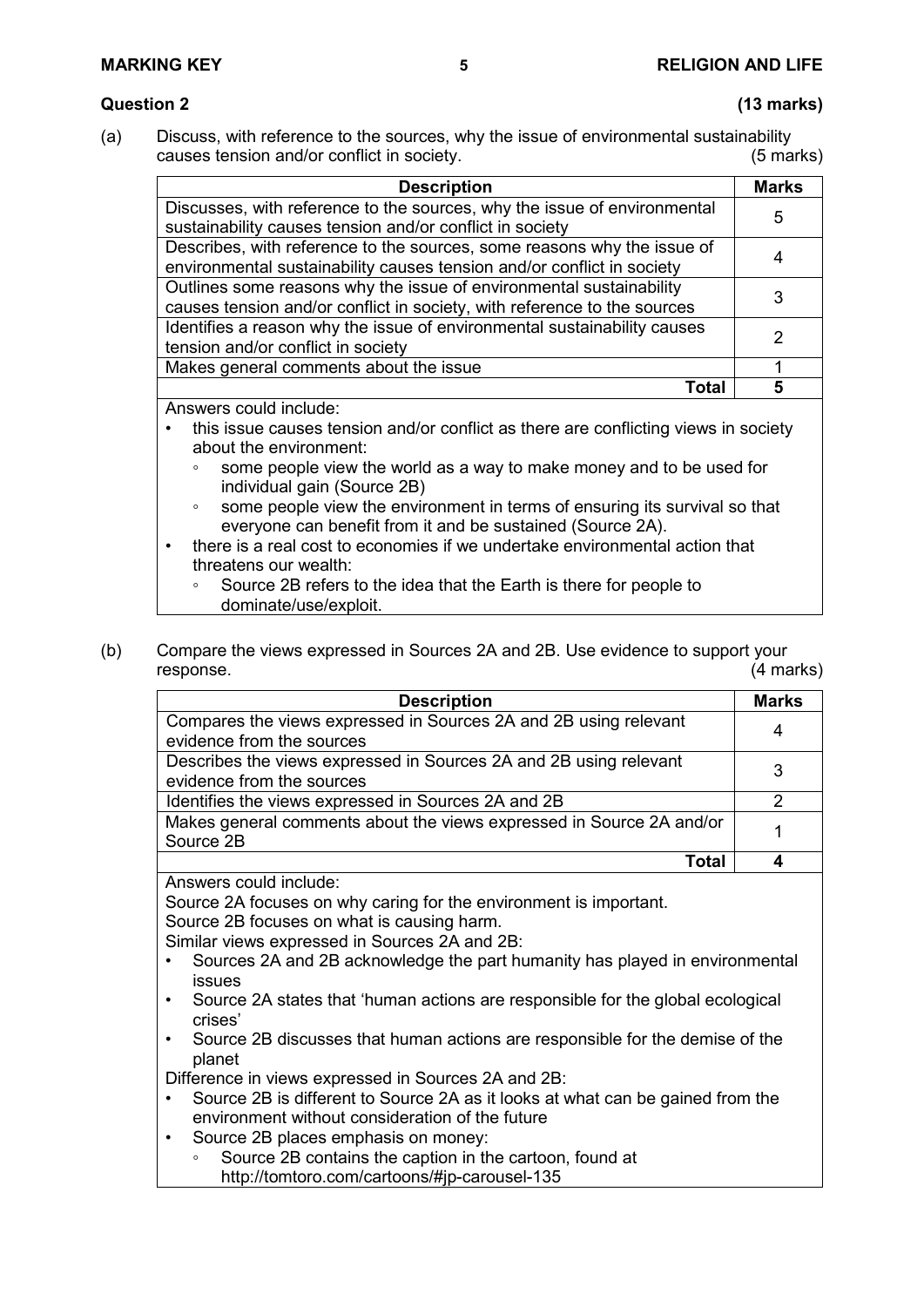# **RELIGION AND LIFE 6 MARKING KEY**

### **Question 2** (continued)

(c) Outline **two** ways in which religion could respond to tension and/or conflict generated by current issues.

| <b>Description</b>                                                                                                                                                                                                                                                                                          | <b>Marks</b> |
|-------------------------------------------------------------------------------------------------------------------------------------------------------------------------------------------------------------------------------------------------------------------------------------------------------------|--------------|
| For each of two ways (2 marks each)                                                                                                                                                                                                                                                                         |              |
| Outlines a way in which religion could respond to tension and/or conflict<br>generated by current issues                                                                                                                                                                                                    | 2            |
| Identifies how religion responds to current issues                                                                                                                                                                                                                                                          |              |
| <b>Subtotal</b>                                                                                                                                                                                                                                                                                             | 2            |
| Total                                                                                                                                                                                                                                                                                                       |              |
| Answers could include:<br>promote religious values that support environmental issues<br>educate people on the teachings of their particular religious preference, i.e. to<br>care for the universe as God is the creator<br>publish and promote environmental policies<br>religions push governments to act |              |

- religions push people to push governments to act
- promote human rights and the need to address the effects on poorer countries<br>• promote ethical and moral aspects of the effects of climate change, encouragin
- promote ethical and moral aspects of the effects of climate change, encouraging wealthier countries to take action
- religions could lead research and discussion, showing commitment to resolving the conflict, thus reducing tension.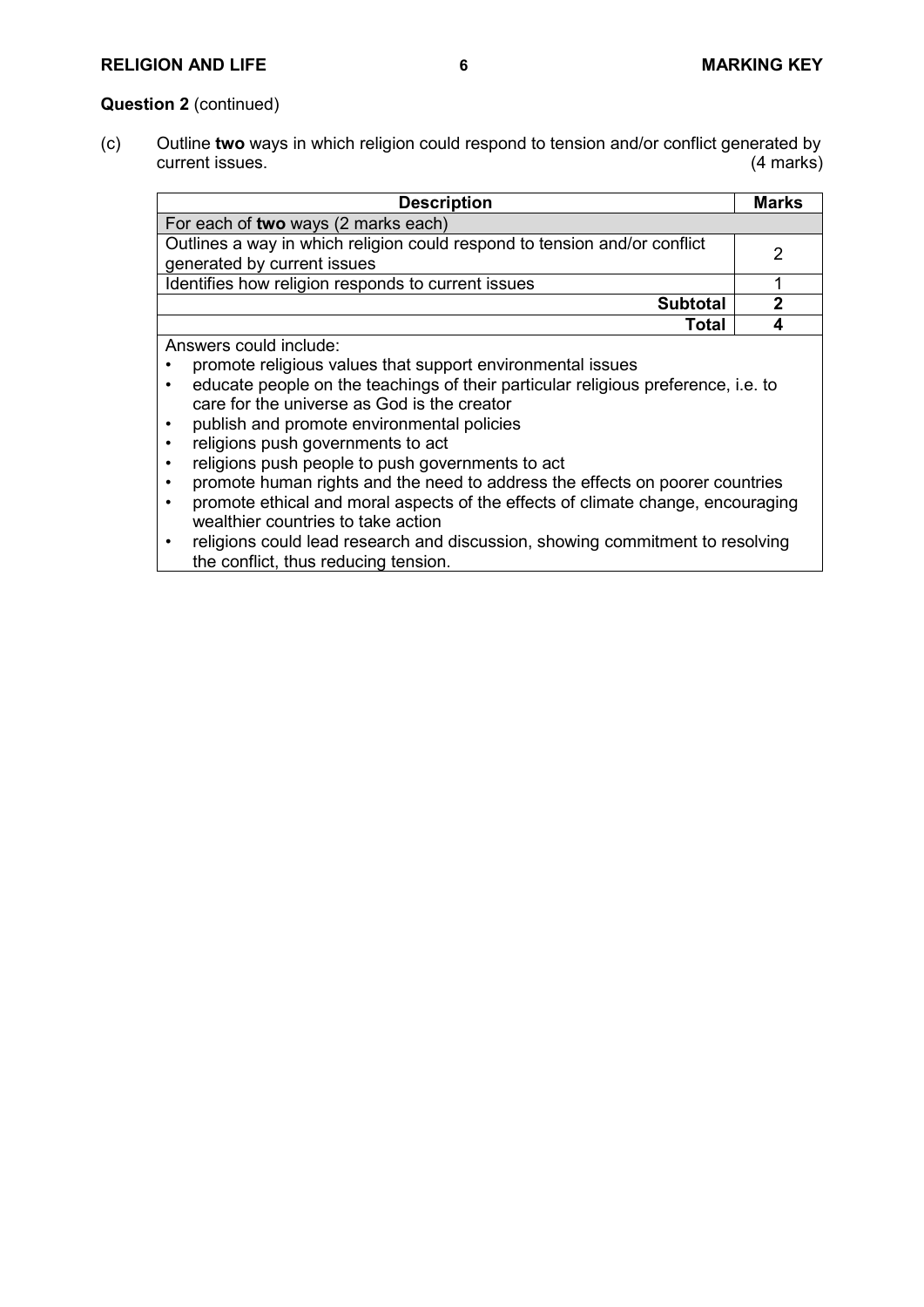Australia.

### **Question 3 (12 marks)**

(a) Describe the central argument expressed in Source 3A. (3 marks)

| <b>Description</b>                                                              | <b>Marks</b> |
|---------------------------------------------------------------------------------|--------------|
| Describes the central argument expressed in Source 3A                           |              |
| Outlines some key ideas expressed in Source 3A                                  | 2            |
| Provides a general comment about Source 3A and its arguments                    |              |
| Total                                                                           | 3            |
| Answers could include:                                                          |              |
| decrease in church membership is a symptom of social disintegration, not a lack |              |
| of interest in religion                                                         |              |
| disconnectedness is a common theme throughout a multitude of activities in      |              |

(b) Identify **three** examples from Source 3B that support the statement 'formal religious observances are strongly present in our society'.

| <b>Description</b>                                                                                                                                                                                                                                                                                                                                                                                                                                                                                                             | <b>Marks</b> |
|--------------------------------------------------------------------------------------------------------------------------------------------------------------------------------------------------------------------------------------------------------------------------------------------------------------------------------------------------------------------------------------------------------------------------------------------------------------------------------------------------------------------------------|--------------|
| For each of three examples (1 mark each)                                                                                                                                                                                                                                                                                                                                                                                                                                                                                       |              |
| Identifies an example from Source 3B that supports the statement 'formal<br>religious observances are strongly present in our society'                                                                                                                                                                                                                                                                                                                                                                                         |              |
| Total                                                                                                                                                                                                                                                                                                                                                                                                                                                                                                                          | 3            |
| Answers could include:<br>Australians donate millions of dollars each year to support those in need<br>Australian laws reflect religious codes of behaviour<br>$\bullet$<br>sports people making 'the sign of the cross'<br>Christmas carols in shopping centres<br>$\bullet$<br>famous Myer's window display in Melbourne, which always includes a nativity<br>$\bullet$<br>scene and attracts over one million people each year<br>people going on pilgrimage to Mecca each year<br>$\bullet$<br>Ramadan's strong adherence. |              |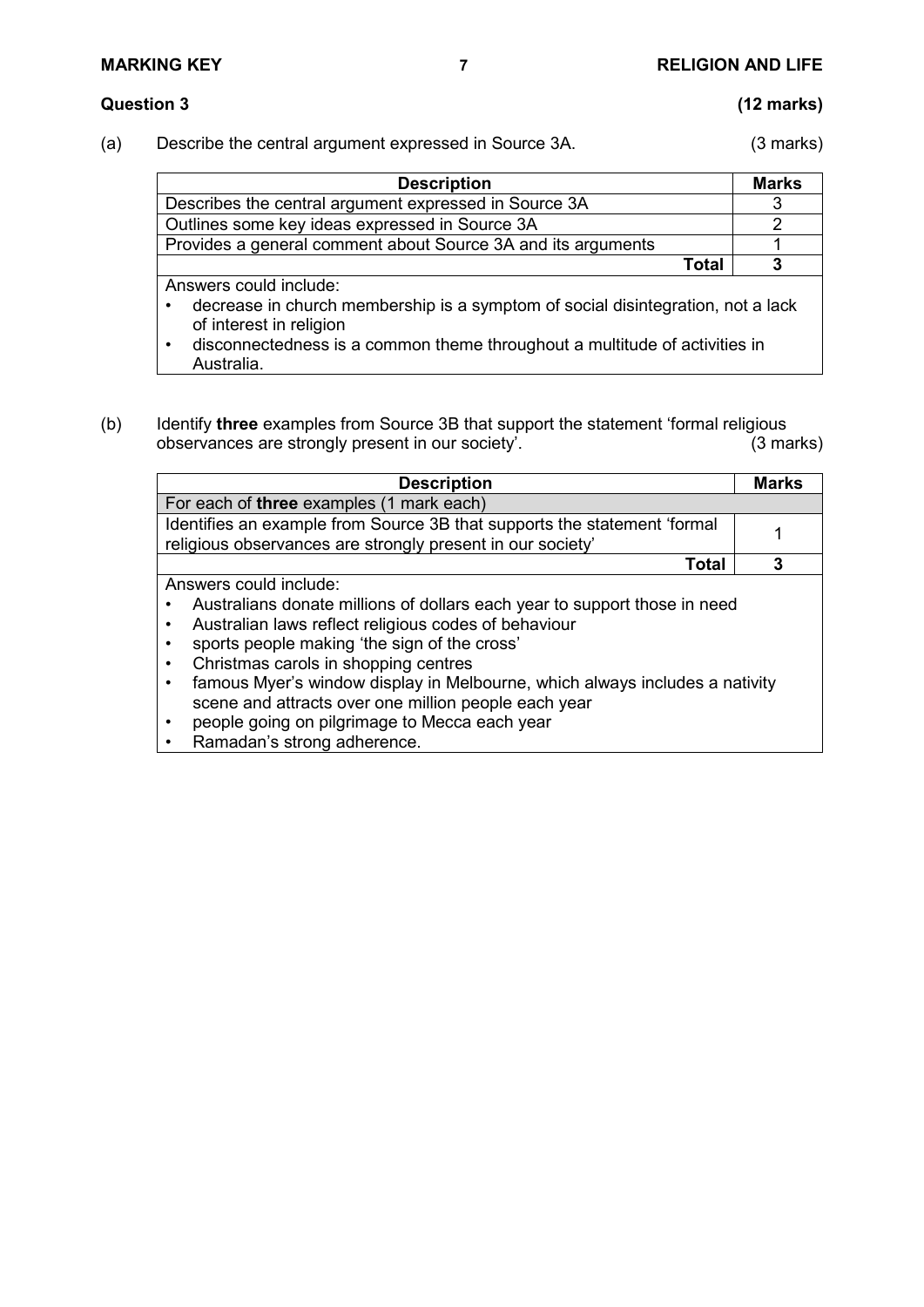## **RELIGION AND LIFE 8 MARKING KEY**

#### **Question 3** (continued)

(c) Drawing on Sources 3A, 3B and your own learning, explain the role religion plays in the public life of Australia or another nation. (6 marks)

| <b>Description</b>                                                                                             | <b>Marks</b>  |
|----------------------------------------------------------------------------------------------------------------|---------------|
| Explains the role played by religion                                                                           |               |
| Explains the role religion plays in the public life of Australia or another<br>nation                          | 3             |
| Describes the role religion plays in the public life of Australia or another<br>nation                         | 2             |
| Comments on the role religion plays in the public life of Australia or<br>another nation                       |               |
| <b>Subtotal</b>                                                                                                | 3             |
| Uses evidence from sources and own learning                                                                    |               |
| Draws upon evidence from Sources 3A, 3B and own learning to support<br>the discussion                          | 3             |
| Draws upon evidence from a combination of Source 3A and/or 3B and/or<br>own learning to support the discussion | $\mathcal{P}$ |
| Draws upon evidence from Sources 3A or 3B or own learning to support<br>the discussion                         |               |
| <b>Subtotal</b>                                                                                                | 3             |
| Total                                                                                                          | 6             |

Answers could include:

Source 3A:

- people are rejecting religious organisations, not religious values
- religious people contribute to the makeup of Australian society, e.g. immigration, globalisation
- religion is less important in Australian society and has less impact on the public life of Australia, e.g. declining church attendance and secularism. Source 3B:
- religion plays an important role in the lives of people, e.g. religious schools
- religion has shaped the culture and values of Australian society, e.g. donate millions, Christmas giving and sharing, prayer after disasters, volunteering.
- Other:
- religion and religious ideals are central to public discourse, e.g. Australian laws and euthanasia debate.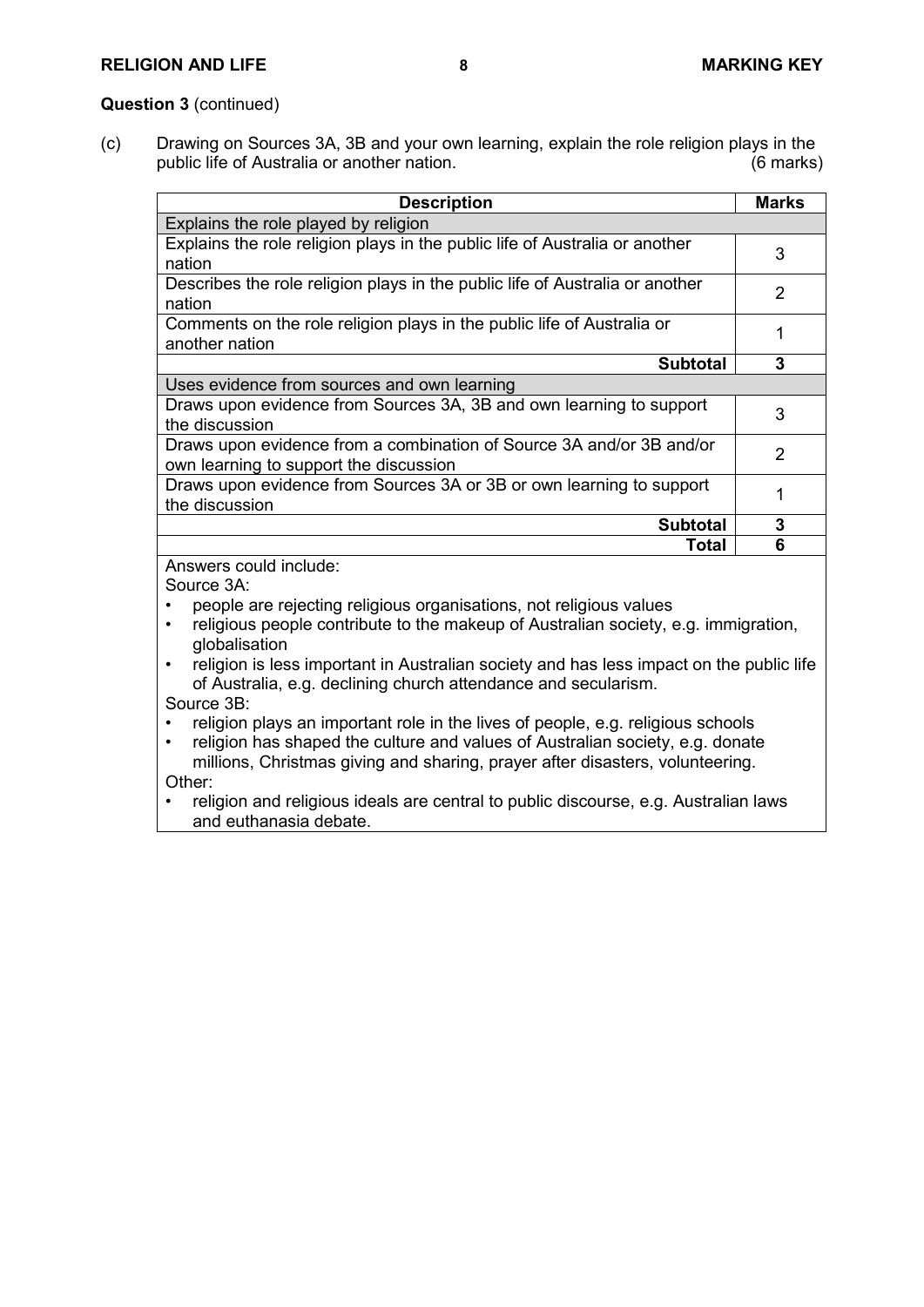## **Question 4 (10 Marks)**

(a) Outline **three** main features of freedom according to Source 4. (6 marks)

| <b>Description</b>                                       | <b>Marks</b> |
|----------------------------------------------------------|--------------|
| For each of three features (2 marks each)                |              |
| Outlines a main feature of freedom according to Source 4 |              |
| Identifies a feature of freedom found in Source 4        |              |
| <b>Subtotal</b>                                          |              |
| Total                                                    |              |

Answers could include:

- freedom is more a state of mind, rather than a physical restriction Source 4 states 'The moment the slaves resolves that he will no longer be a slave, his chains fall.'
- sometimes achieving freedom means that you will suffer Source 4 states 'Your readiness to suffer will light the torch of freedom.'
- freedom is more important than anything else, even if it means one losing their life – Source 4 states 'What would a man not pay for living?'
- (b) Discuss how a religion would respond to the viewpoint expressed in Source 4. Use evidence to support your response. (4 marks)

| Discusses how a religion would respond to the viewpoint expressed in   |  |
|------------------------------------------------------------------------|--|
| Source 4 and supports response with relevant evidence                  |  |
| Explains how a religion would respond to the viewpoint expressed in    |  |
| Source 4 and supports response with relevant evidence                  |  |
| Identifies how a religion would respond to the viewpoint expressed in  |  |
| Source 4                                                               |  |
| Makes general comments about a religion and the viewpoint expressed in |  |
| Source 4                                                               |  |
| Tota                                                                   |  |

Answers could include:

- Source 4 sees freedom as a state of mind there is both spiritual freedom and physical freedom. Religions agree that man is both body and soul
	- 'The moment the slave resolves that he will no longer be a slave, his chains fall<sup>'</sup>
	- 'Freedom and slavery are mental states.'
- religions could respond with agreeance that their concept of freedom is not a physical state but a state of mind in which the following apply:
	- religions promote equality, support for the poor and weak. They set up programs to support the weak and disadvantaged
	- promote values consistent with equity ideals
	- religions address physical freedom through their social justice programs. They address spiritual freedom through helping people develop spiritually and/or religiously.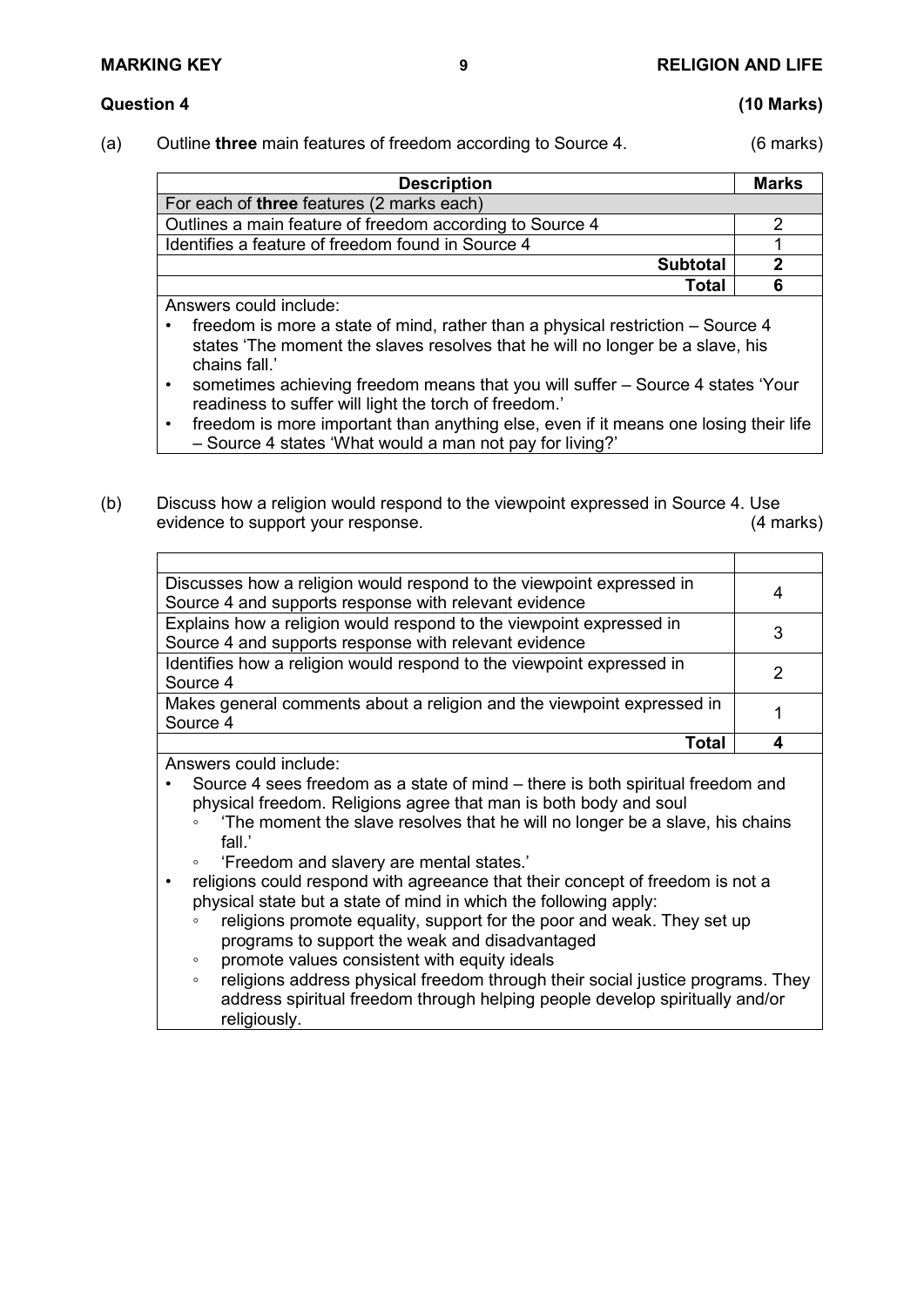# **Question 5 (11 marks)**

(a) (i) Identify **one** social factor that impacts how people interact with religion.

(1 mark)

| <b>Description</b>                                                                                                                             | <b>Marks</b> |
|------------------------------------------------------------------------------------------------------------------------------------------------|--------------|
| Identifies a social factor that impacts how people interact with<br>religion                                                                   |              |
| <b>Total</b>                                                                                                                                   |              |
| Answers could include:<br>government policy, e.g. promoting multiculturalism<br>demographic factors, e.g. changes in immigration.<br>$\bullet$ |              |

#### (ii) Outline the key features of this social factor. (4 marks)

| <b>Description</b>                                                                                                                 | <b>Marks</b> |
|------------------------------------------------------------------------------------------------------------------------------------|--------------|
| Outlines the key features of this social factor                                                                                    |              |
| Identifies some key features of this social factor                                                                                 | 3            |
| Identifies some features of this social factor                                                                                     |              |
| Makes general comments about the social factor and/or its features                                                                 |              |
| <b>Total</b>                                                                                                                       |              |
| Answers could include:                                                                                                             |              |
| Government policy creates or contributes to the condition that shapes how<br>people interact with religion, e.g. multiculturalism: |              |

- a society in which numerous cultures, ethnicities and races live together
	- a range of beliefs, practises and rituals are evident in one community
- tolerance of others is an expectation.
- (b) Explain **two** ways in which this social factor impacts how people interact with religion. (6 marks)

| <b>Description</b>                                                                               | <b>Marks</b> |
|--------------------------------------------------------------------------------------------------|--------------|
| For each of two ways (3 marks each)                                                              |              |
| Explains a way in which this social factor impacts how people interact with<br>religion          | 3            |
| Describes a way in which this social factor impacts how people interact<br>with religion         | 2            |
| Makes general comments about how this social factor impacts how<br>people interact with religion |              |
| <b>Subtotal</b>                                                                                  | 3            |
| Total                                                                                            |              |

Answers could include:

Government policy, e.g. promoting multiculturalism:

- multiculturalism can impact positively on how people interact with religion
- a society in which numerous cultures and races live in harmony can teach people tolerance and acceptance of the way people live around the world
- introduces a range of beliefs, practises and rituals into society, can teach people about different religious practises and give people more insight into the lives of others, giving a better understanding of one another
- diverse groups live in a supportive environment, free of prejudice and interact peacefully with each other, can help to counteract racism and misunderstanding between different cultures.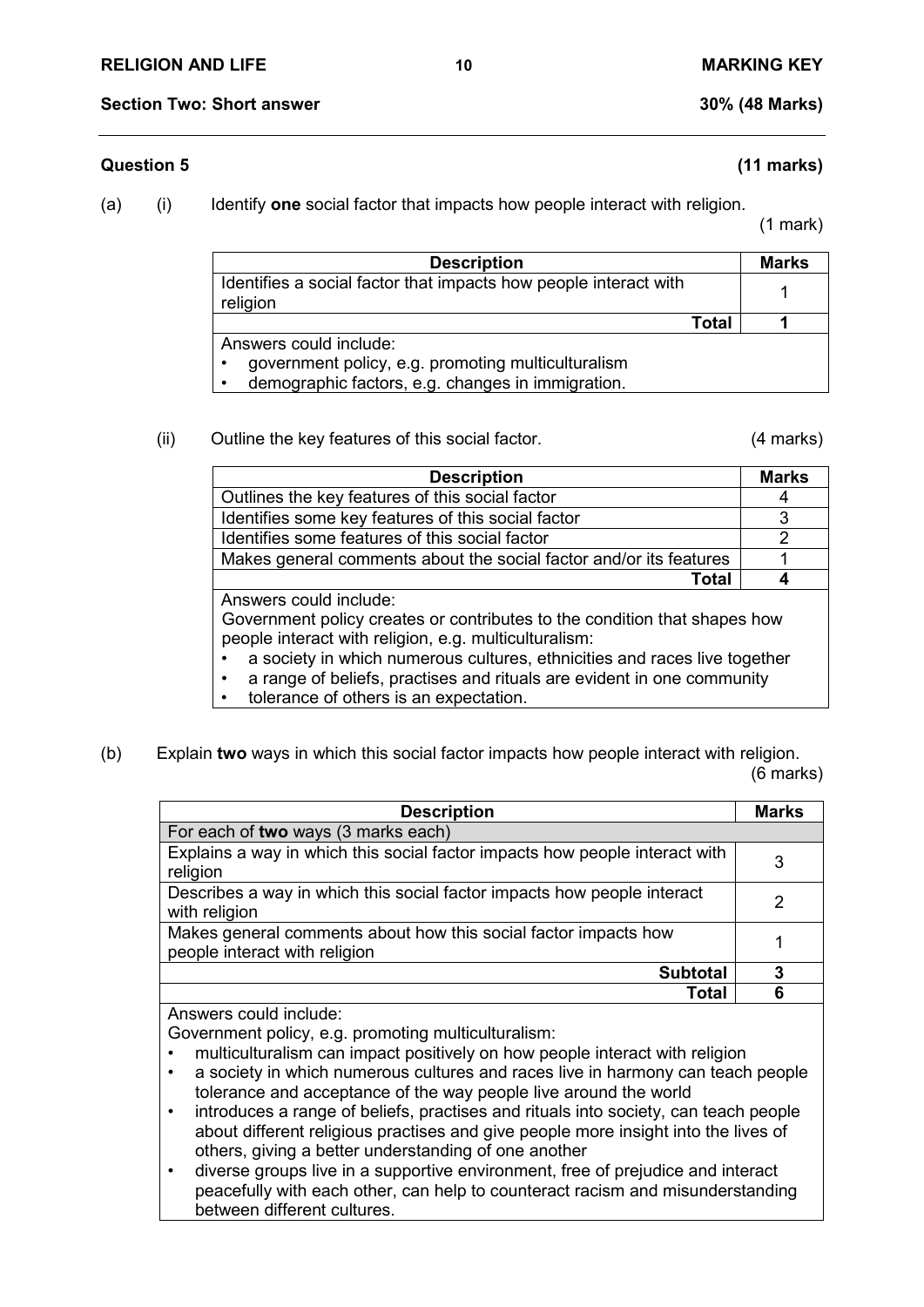# **Question 6 (13 marks)**

(a) Identify **one** current issue that a religion interacts with. (1 mark)

| <b>Description</b>                                        | <b>Marks</b> |
|-----------------------------------------------------------|--------------|
| Identifies a current issue that a religion interacts with |              |
| Total                                                     |              |
| Answers could include:                                    |              |
| euthanasia                                                |              |
| human trafficking                                         |              |
| poverty.                                                  |              |

### (b) Describe the nature of this current issue. (4 marks)

| <b>Description</b>                                                                                | <b>Marks</b> |
|---------------------------------------------------------------------------------------------------|--------------|
| Describes the nature of this current issue                                                        |              |
| Outlines features of this current issue                                                           | 3            |
| Identifies some features of this current issue                                                    |              |
| Makes general comments about this current issue                                                   |              |
| Total                                                                                             |              |
| Answers could include:                                                                            |              |
| Euthanasia                                                                                        |              |
| the deliberate ending of a person's life who is suffering from an incurable condition             |              |
| science has enabled people to live longer, and serious illness takes its toll<br>$\bullet$        |              |
| there are conflicting views in society as people believe it is their right to decide<br>$\bullet$ |              |

- when they die and feel justified because of their illness
- there is also the view that life is a gift and should not be our decision to end it. Human trafficking
- people are bought and sold as commodities and not recognised as human beings
- these people are used for monetary gain, which is illegal in most countries
- some economies rely/depend on trafficking to earn a living.
- Poverty
- being poor with respect to money, goods and services
- there is a growing divide between the rich and poor in the world
- some people believe the rich should help to look after the poor
- there are also people who want to keep their wealth and disagree with increasing welfare payments and taxes to help the poor in Australia.
- (c) Discuss **two** ways in which a religion interacts with this current issue. (8 marks)

| <b>Description</b>                                                                    | <b>Marks</b> |
|---------------------------------------------------------------------------------------|--------------|
| For each of two ways (4 marks each)                                                   |              |
| Discusses a way in which a religion interacts with this current issue                 |              |
| Describes how a religion interacts with this current issue                            | 3            |
| Outlines how a religion responds to this current issue                                |              |
| Identifies a way in which religion responds to this current issue                     |              |
| <b>Subtotal</b>                                                                       |              |
| <b>Total</b>                                                                          | 8            |
| Answers could include:                                                                |              |
| One way a religion interests with evroped issues is by stating and advenation its sum |              |

One way a religion interacts with current issues is by stating and advocating its own perspective on the issue. For instance, the Catholic Church will appeal to its core teachings such as the dignity of each person on the fifth commandment. Important church figures will also produce documents and letters to reinforce their views on such issues.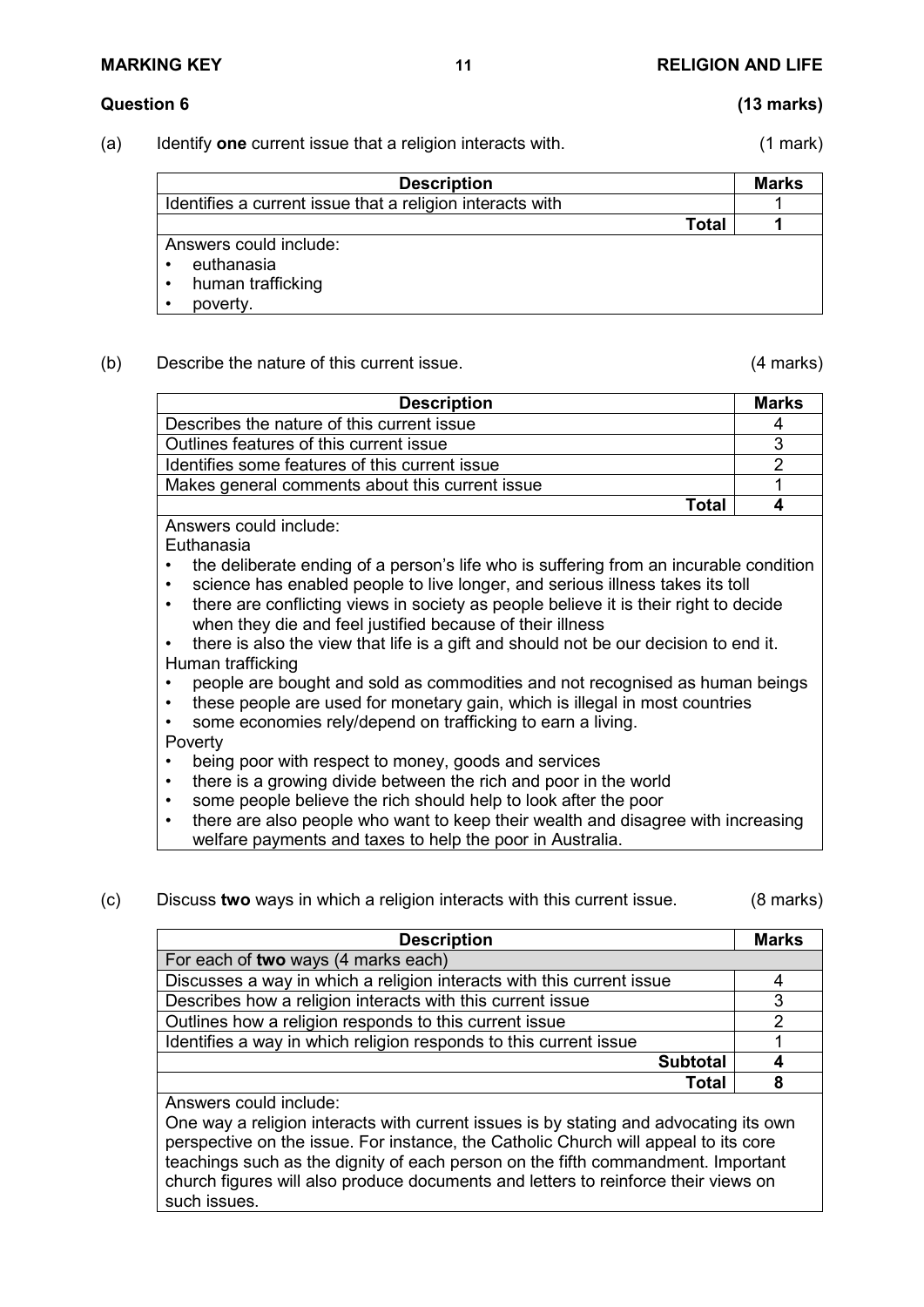# **Question 7 (8 marks)**

Discuss **two** ways in which a religious belief, teaching, ritual or practice helps people in their search for freedom.

| <b>Description</b>                                                                                                     | <b>Marks</b> |
|------------------------------------------------------------------------------------------------------------------------|--------------|
| For each of two ways (4 marks each)                                                                                    |              |
| Discusses a way in which a religious belief, teaching, ritual or practice helps<br>people in their search for freedom  | 4            |
| Describes a way in which a religious belief, teaching, ritual or practice helps<br>people in their search for freedom  | 3            |
| Identifies a way in which a religious belief, teaching, ritual or practice helps<br>people in their search for freedom | 2            |
| Makes general comments about a way in which one religious belief, teaching,<br>ritual or practice helps people         |              |
| <b>Subtotal</b>                                                                                                        |              |
| <b>Total</b>                                                                                                           | 8            |

Answers could include:

The Sacraments (Catholic):

- Baptism enables freedom from original sin
- Reconciliation grace to overcome sin
- Eucharist grace to live freely and find Jesus within
- Confirmation gifts of the Holy Spirit received and people confirm their baptismal promise
- Matrimony grace to live freely within a married commitment with God.

Pilgrimage (Catholic):

• Extended time of self-denial, prayer and reflection to strengthen choices made in the light of God's calling. Pilgrimage leads people to choose what is right rather than what is wanted.

The Passover (Judaism):

- The Jewish Passover is steeped in historic ritual and tradition, it is in remembrance of Moses and how he freed the Hebrews from Israelites
- The Israelites had enslaved the Hebrews to perform civil works, Moses led them out of Egypt to Abraham's land
- This festival is the very essence of freedom for Jews, who have been enslaved repeatedly throughout history.

Salat (Islam):

- Daily prayers that are repeated five times a day; at Salat al-fajr: dawn, before sunrise, Salat al-zuhr: midday, after the sun passes its highest, Salat al-'asr: the late part of the afternoon, Salat al-maghrib: just after sunset and Salat al-'isha: between sunset and midnight
- Muslims believe that this ritualistic prayer brings them close to Allah
- Salat emancipates the mind, soul and conscience from sin.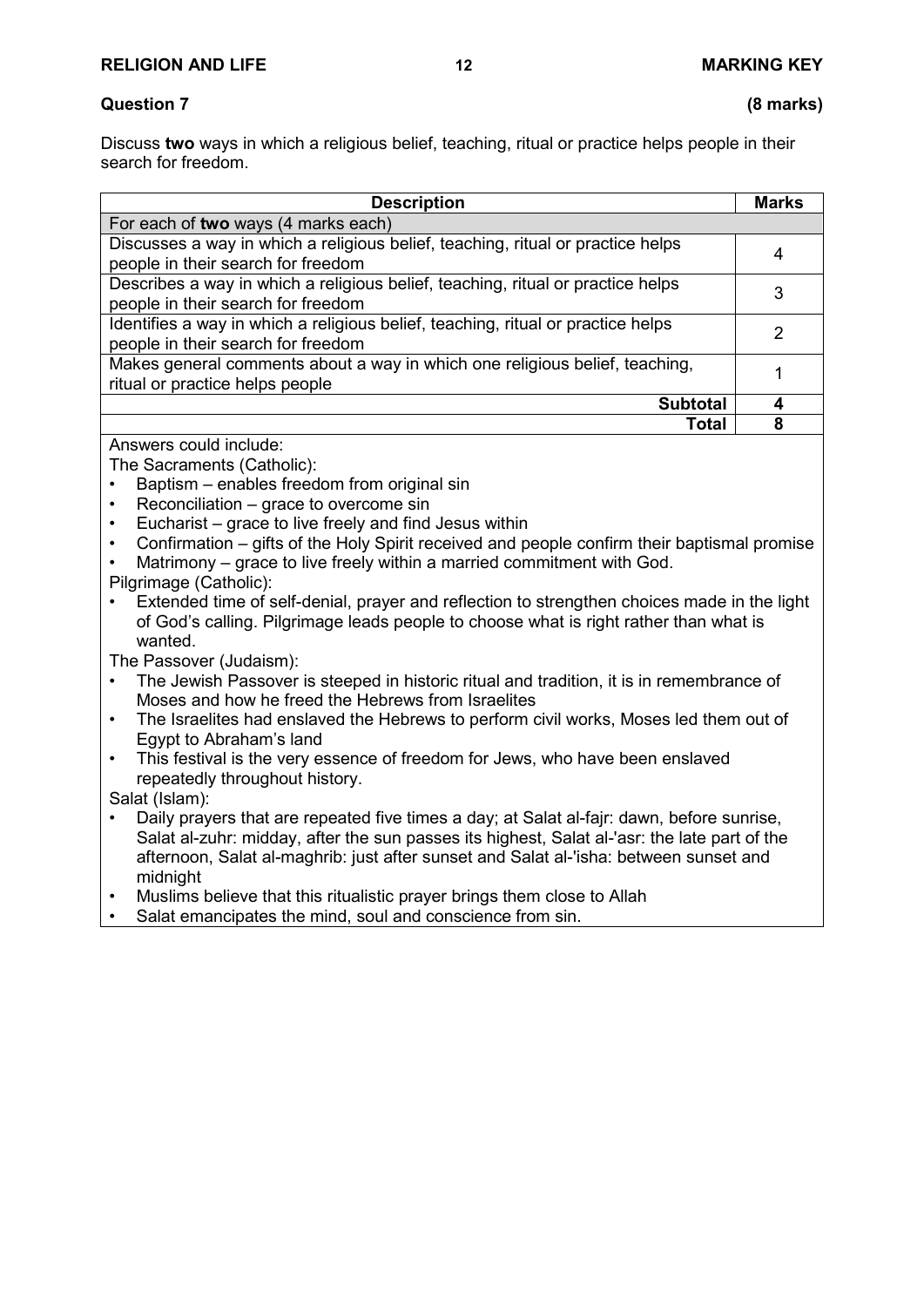# **MARKING KEY 13 RELIGION AND LIFE**

# **Question 8 (16 marks)**

(a) Identify **one** historical issue that interplayed with a religion. (1 mark)

| <b>Description</b>                                              | <b>Marks</b> |
|-----------------------------------------------------------------|--------------|
| Identifies an historical issue that interplayed with a religion |              |
| <b>Total</b>                                                    |              |
| Answers could include:                                          |              |
| Transatlantic Slave Trade<br>$\bullet$                          |              |
| Fascism<br>$\bullet$                                            |              |
| <b>French Revolution</b><br>$\bullet$                           |              |
| Enlightenment<br>$\bullet$                                      |              |
| Holocaust.                                                      |              |

# (b) Describe **three** key features of this historical issue. (9 marks)

| <b>Description</b>                                                               | <b>Marks</b>   |
|----------------------------------------------------------------------------------|----------------|
| For each of three key features (3 marks each)                                    |                |
| Describes a key feature of this historical issue                                 | 3              |
| Outlines a relevant feature of this historical issue                             | $\mathfrak{p}$ |
| Identifies a relevant feature of this historical issue                           |                |
| <b>Subtotal</b>                                                                  | 3              |
| <b>Total</b>                                                                     | 9              |
| Answers could include:                                                           |                |
| Transatlantic Slave Trade:                                                       |                |
| a time in which a number of countries (England, France, America) paid to capture |                |
| the African people and enslave them                                              |                |
| many died on the voyage                                                          |                |
| brought over as maids and workers in plantations and factories and treated       |                |
| inhumanely                                                                       |                |
| slavery was widely accepted, and people with coloured skin were discriminated    |                |
| against.                                                                         |                |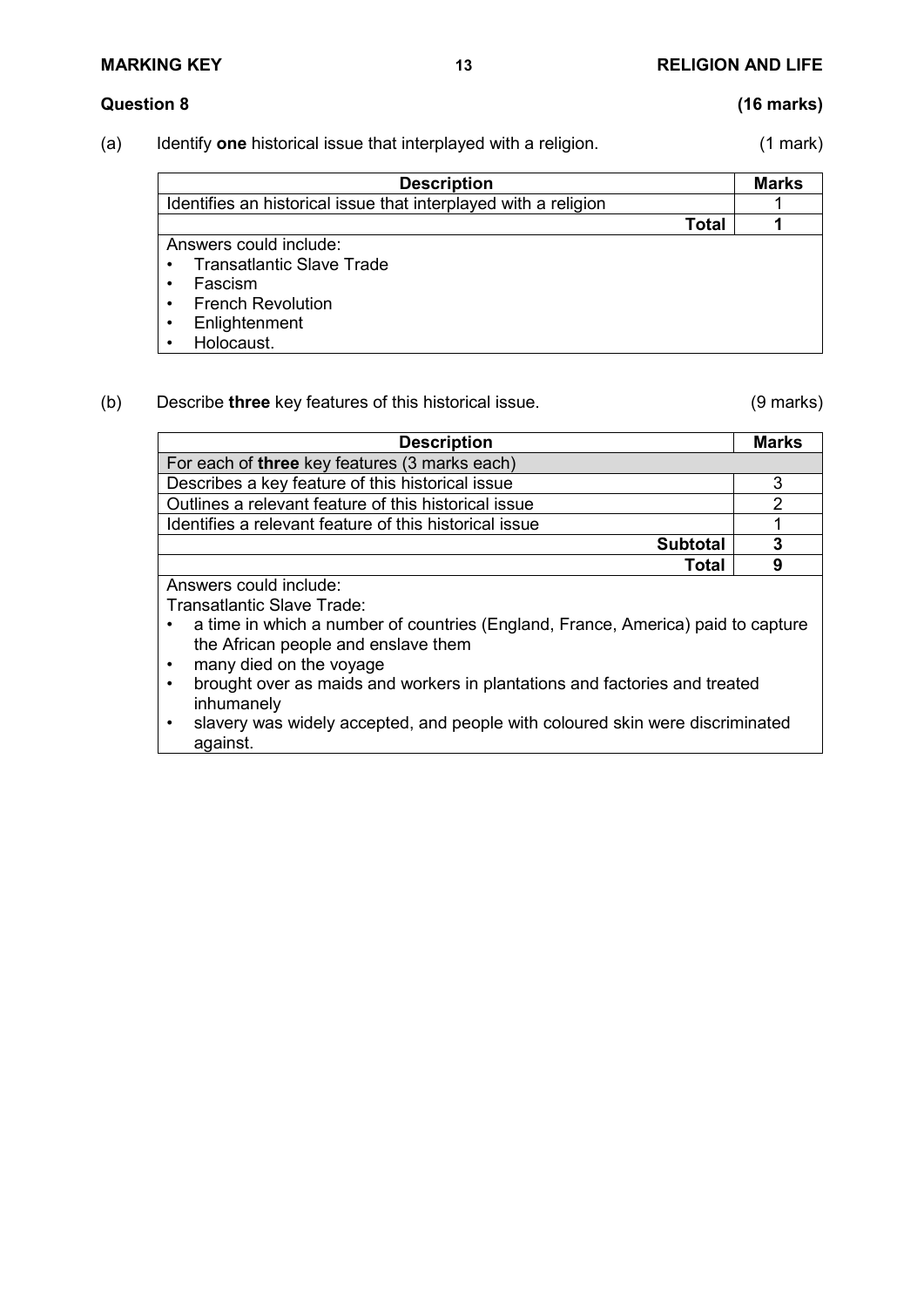# **RELIGION AND LIFE 14 MARKING KEY**

### **Question 8** (continued)

(c) Explain in detail **one** example that illustrates the interplay between a religion and this historical issue.

| <b>Description</b>                                                                                                                                                                                                                                                                                                                                                                                                                                                                                                                                                                                                                                                                                                                                                                                                                                                                      | <b>Marks</b>   |  |  |
|-----------------------------------------------------------------------------------------------------------------------------------------------------------------------------------------------------------------------------------------------------------------------------------------------------------------------------------------------------------------------------------------------------------------------------------------------------------------------------------------------------------------------------------------------------------------------------------------------------------------------------------------------------------------------------------------------------------------------------------------------------------------------------------------------------------------------------------------------------------------------------------------|----------------|--|--|
| Explains in detail one example that illustrates the interplay between a<br>religion and this historical issue                                                                                                                                                                                                                                                                                                                                                                                                                                                                                                                                                                                                                                                                                                                                                                           | 6              |  |  |
| Describes one example that illustrates the interplay between a religion<br>and this historical issue                                                                                                                                                                                                                                                                                                                                                                                                                                                                                                                                                                                                                                                                                                                                                                                    | 5              |  |  |
| Describes one example that illustrates the interaction between a religion<br>and this historical issue                                                                                                                                                                                                                                                                                                                                                                                                                                                                                                                                                                                                                                                                                                                                                                                  | 4              |  |  |
| Outlines one example that illustrates how a religion responded to this<br>historical issue                                                                                                                                                                                                                                                                                                                                                                                                                                                                                                                                                                                                                                                                                                                                                                                              | 3              |  |  |
| Identifies one example that illustrates how a religion responded to this<br>historical issue                                                                                                                                                                                                                                                                                                                                                                                                                                                                                                                                                                                                                                                                                                                                                                                            | $\overline{2}$ |  |  |
| Makes general comments about a religion and this historical issue                                                                                                                                                                                                                                                                                                                                                                                                                                                                                                                                                                                                                                                                                                                                                                                                                       | 1              |  |  |
| <b>Total</b>                                                                                                                                                                                                                                                                                                                                                                                                                                                                                                                                                                                                                                                                                                                                                                                                                                                                            | 6              |  |  |
| Interplay requires a dynamic interaction.<br>For example,<br>Nazi Germany - Catholic:<br>The Church was threatened and intimidated by the Germans and at first complied<br>with German policy. The Pope's envoy signed the Reichskonkordat which was a<br>treaty that guaranteed the rights of the Catholic Church in Germany. However, the<br>Germans break this treaty and the Catholic Church changes its response<br>during World War II Europe was in turmoil due to Hitler's anti-Semitic views and<br>$\bullet$<br>dictatorship over Germany.<br>Transatlantic Slave Trade - Christian:<br>the official Church condemnation was ignored<br>many Christians benefitted financially from slavery<br>gradual challenge by some committed Christians (William Wilberforce), who<br>$\bullet$<br>successfully shifted social attitudes and lobbied the British government to stop the |                |  |  |
| trade and emancipate the slaves in Britain<br>William Wilberforce, a Christian, recognised the injustices occurring at this time<br>$\bullet$                                                                                                                                                                                                                                                                                                                                                                                                                                                                                                                                                                                                                                                                                                                                           |                |  |  |

and used his political profile to gain awareness. He urged the government to stop kidnapping the African people and to free all those enslaved.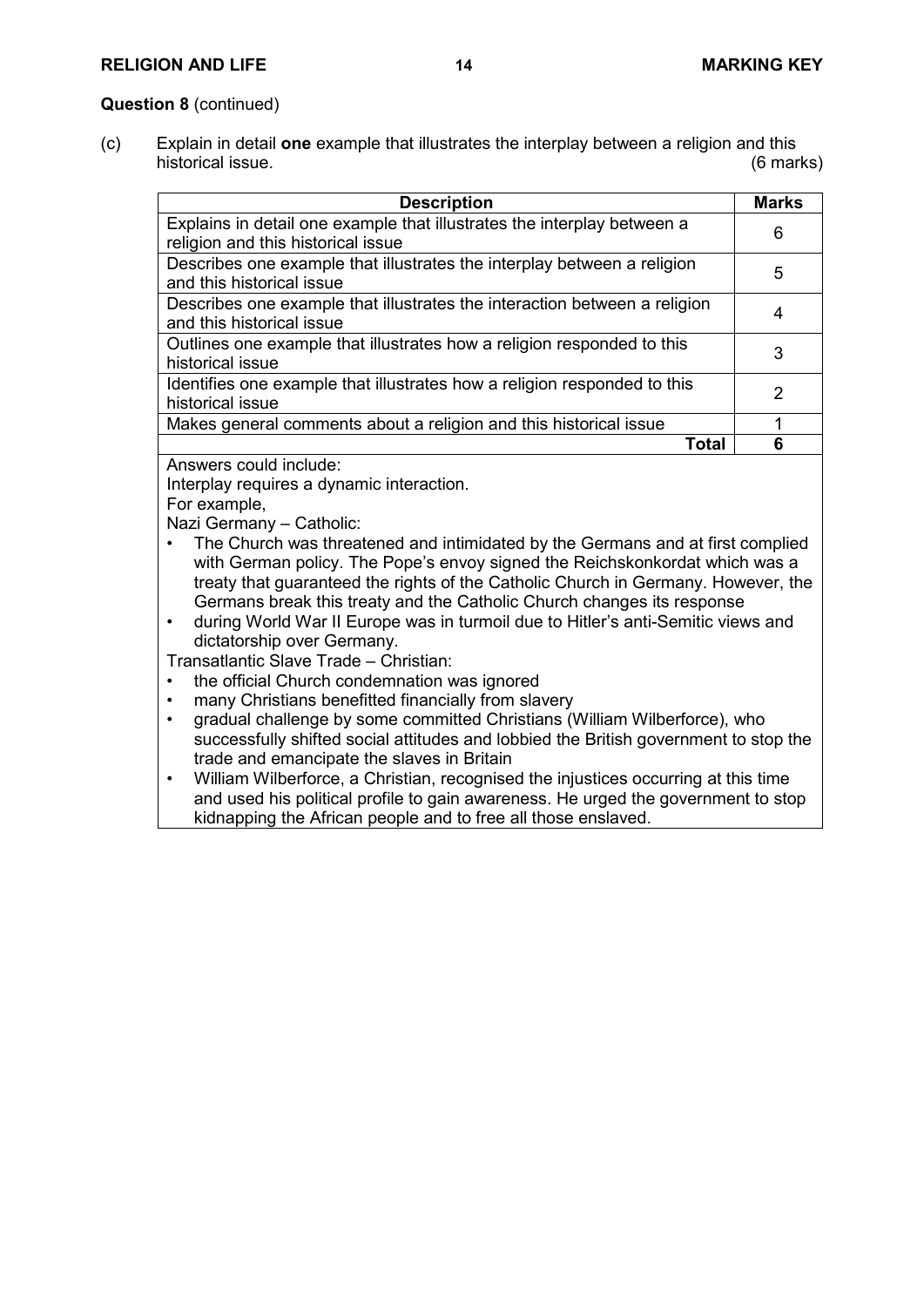# **Question 9 (20 marks)**

Discuss how and why there are differing ways in which religion is viewed in society.

| <b>Description</b>                                                                 |                 | <b>Marks</b>            |
|------------------------------------------------------------------------------------|-----------------|-------------------------|
| Criterion 1: Different ways in which religion is viewed in society                 |                 |                         |
| Describes different ways in which religion is viewed in society                    |                 | 4                       |
| Outlines a variety of ways in which religion is viewed in society                  |                 | 3                       |
| Provides relevant detail about the ways in which religion is viewed in society     |                 | $\overline{2}$          |
| Provides comments about how religion is viewed in society                          |                 | 1                       |
|                                                                                    | <b>Subtotal</b> | $\overline{\mathbf{4}}$ |
| Criterion 2: Why there are different ways in which religion is viewed in society   |                 |                         |
| Explains why there are different ways in which religion is viewed in society       |                 | 4                       |
| Outlines why there are different ways in which religion is viewed in society       |                 | 3                       |
| Identifies a reason(s) why there are different ways in which religion is viewed in |                 | $\overline{2}$          |
| society                                                                            |                 |                         |
| Provides general comments on why religion is viewed differently in society         |                 | 1                       |
|                                                                                    | <b>Subtotal</b> | 4                       |
| <b>Criterion 3: Evidence</b>                                                       |                 |                         |
| Uses relevant evidence to support their essay                                      |                 | 4                       |
| Provides some relevant evidence to support their essay                             |                 | 3                       |
| Provides evidence to support their essay                                           |                 | $\overline{2}$          |
| Provides limited evidence                                                          |                 | 1                       |
|                                                                                    | <b>Subtotal</b> | 4                       |
| <b>Criterion 4: Discussion</b>                                                     |                 |                         |
| Constructs a sustained, logical and sophisticated discussion                       |                 | 3                       |
| Constructs a coherent discussion                                                   |                 | $\overline{2}$          |
| Provides some discussion                                                           |                 | 1                       |
|                                                                                    | <b>Subtotal</b> | 3                       |
| <b>Criterion 5: Essay Structure</b>                                                |                 |                         |
| Introduction                                                                       |                 |                         |
| Articulates clearly an appropriate purpose and direction for the essay             |                 | $\overline{c}$          |
| Indicates some direction for the essay                                             |                 | 1                       |
| <b>Body</b>                                                                        |                 |                         |
| Sequences content of the essay in well-structured paragraphs                       |                 | $\overline{2}$          |
| Sequences content in paragraphs                                                    |                 | 1                       |
| Conclusion                                                                         |                 |                         |
| Summarises succinctly the argument/viewpoint developed by the essay                |                 | 1                       |
|                                                                                    | <b>Subtotal</b> | 5                       |
|                                                                                    | <b>Total</b>    | 20                      |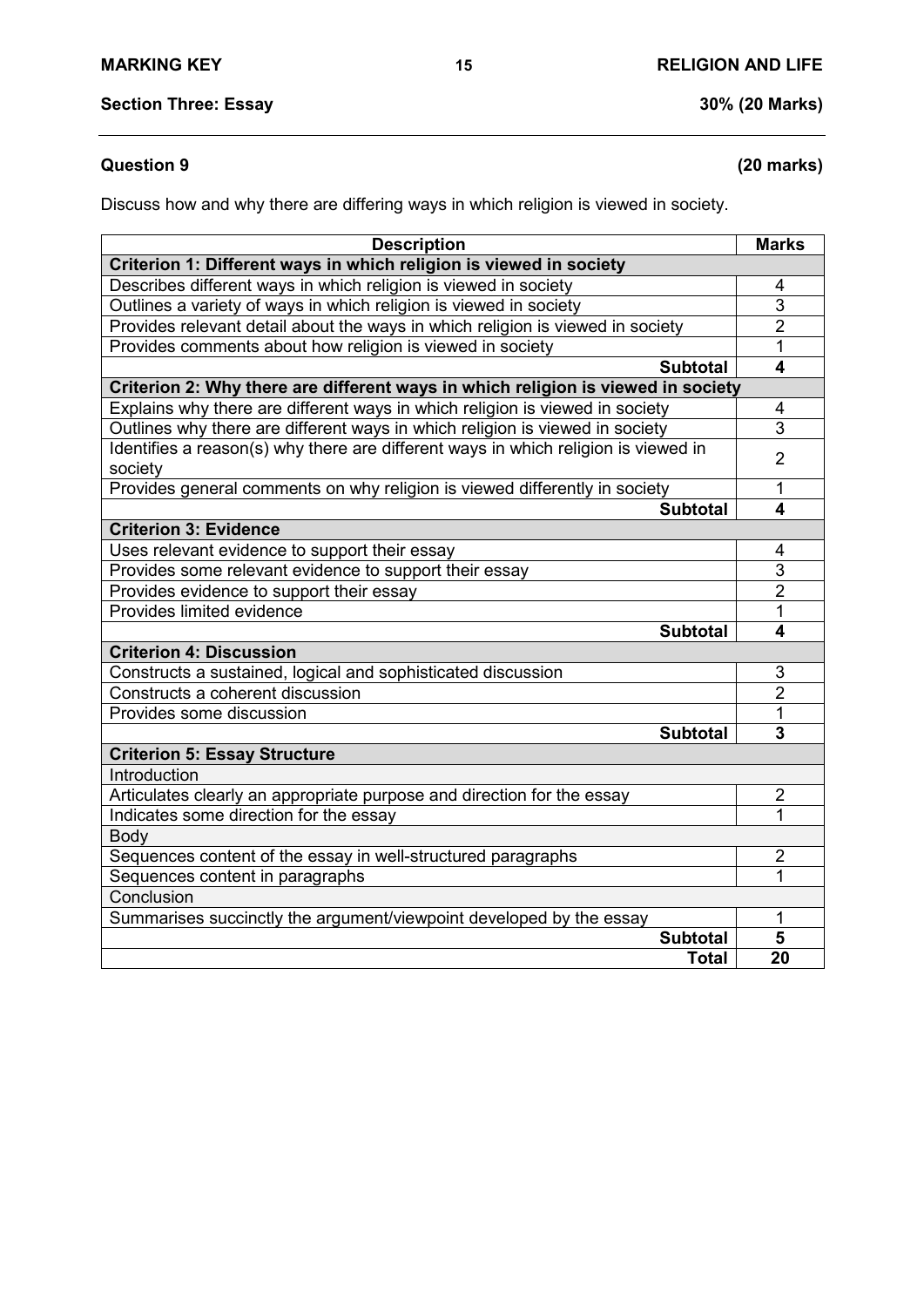Discuss how and why a religion develops and expresses its beliefs.

| <b>Description</b>                                                        |                 | <b>Marks</b>            |
|---------------------------------------------------------------------------|-----------------|-------------------------|
| Criterion 1: How a religion develops and expresses its beliefs            |                 |                         |
| Describes how a religion develops and expresses its beliefs               |                 | 4                       |
| Outlines how a religion develops and expresses its beliefs                |                 | $\overline{3}$          |
| Identifies ways a religion develops and expresses its beliefs             |                 | $\overline{2}$          |
| Provides comments on how a religion develops and expresses its beliefs    |                 | 1                       |
|                                                                           | <b>Subtotal</b> | $\overline{\mathbf{4}}$ |
| Criterion 2: Why a religion develops and expresses its beliefs            |                 |                         |
| Explains why a religion develops and expresses its beliefs                |                 | 4                       |
| Outlines why a religion develops and expresses its beliefs                |                 | $\overline{3}$          |
| Identifies a reason(s) why a religion develops and expresses its beliefs  |                 | $\overline{2}$          |
| Provides general comments about why a religion develops and expresses its |                 | 1                       |
| beliefs                                                                   |                 |                         |
|                                                                           | <b>Subtotal</b> | 4                       |
| <b>Criterion 3: Evidence</b>                                              |                 |                         |
| Uses relevant evidence to support their essay                             |                 | 4                       |
| Provides some relevant evidence to support their essay                    |                 | $\overline{3}$          |
| Provides evidence to support their essay                                  |                 | $\overline{2}$          |
| Provides limited evidence                                                 |                 | 1                       |
|                                                                           | <b>Subtotal</b> | 4                       |
| <b>Criterion 4: Discussion</b>                                            |                 |                         |
| Constructs a sustained, logical and sophisticated discussion              |                 | 3                       |
| Constructs a coherent discussion                                          |                 | $\overline{2}$          |
| Provides some discussion                                                  |                 | 1                       |
|                                                                           | <b>Subtotal</b> | 3                       |
| <b>Criterion 5: Essay Structure</b>                                       |                 |                         |
| Introduction                                                              |                 |                         |
| Articulates clearly an appropriate purpose and direction for the essay    |                 | $\overline{2}$          |
| Indicates some direction for the essay                                    |                 | 1                       |
| Body                                                                      |                 |                         |
| Sequences content of the essay in well-structured paragraphs              |                 | $\overline{2}$          |
| Sequences content in paragraphs                                           |                 | 1                       |
| Conclusion                                                                |                 |                         |
| Summarises succinctly the argument/viewpoint developed by the essay       |                 | 1                       |
|                                                                           | <b>Subtotal</b> | 5                       |
|                                                                           | <b>Total</b>    | 20                      |